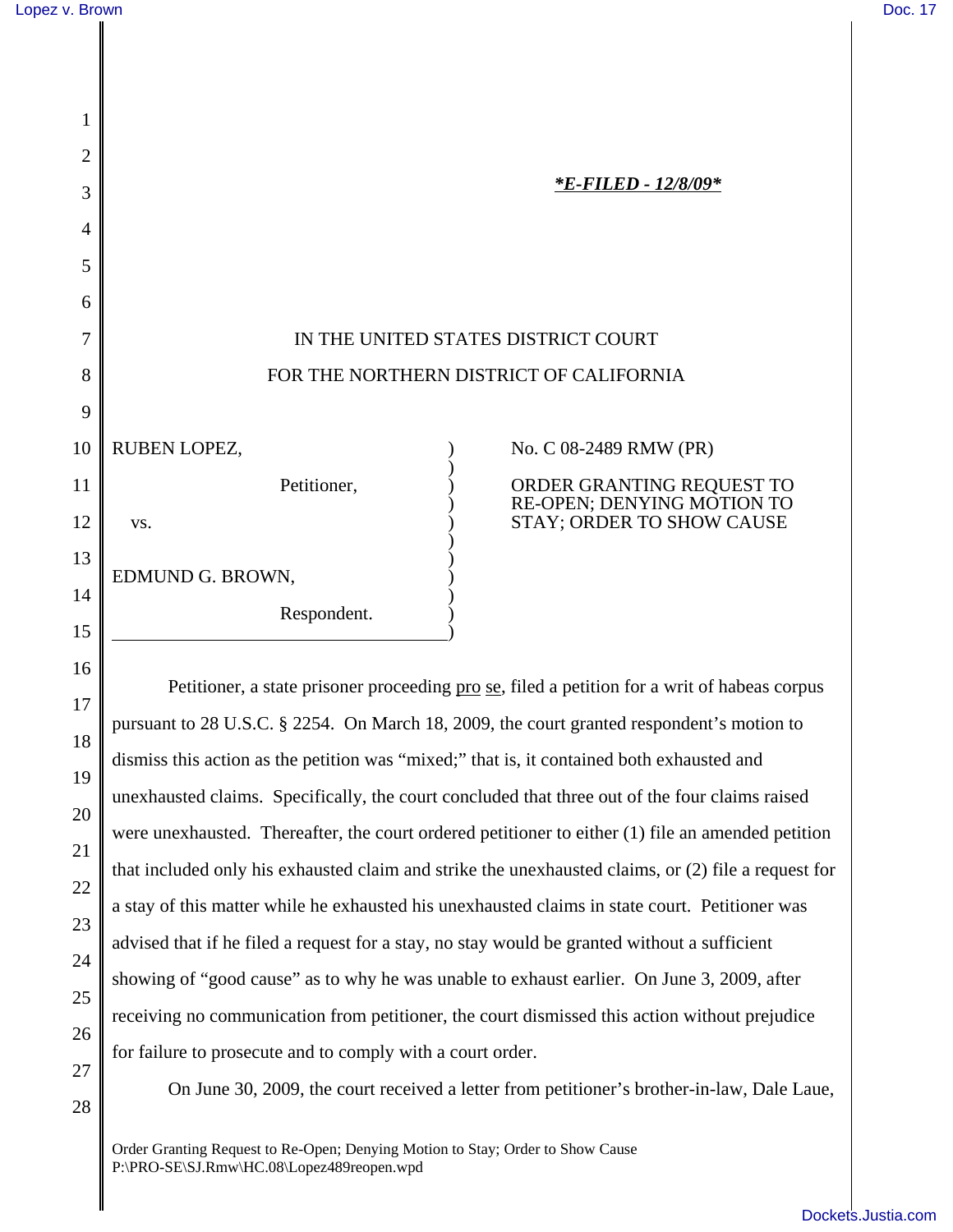1 2 3 4 stating that petitioner did indeed submit a timely request for a stay and attached a copy of such request along with other supporting documentation. Mr. Laue requested that the court vacate its dismissal and re-open the case. On August 14, 2009, the court denied Mr. Laue's request, noting that he was not a party to this action, nor was he a "next friend."

5 6 7 8 9 On October 1, 2009, petitioner filed a motion to re-open this action, submitting the same explanation as Mr. Laue previously did, and requesting a stay. Upon review of the motion and its supporting documents, it appears that petitioner did, in fact, submit a timely request to stay this action and through no fault of his, that motion was never received by this court. Accordingly, the court GRANTS petitioner's motion to re-open the case.

10 11 12 13 However, petitioner was instructed that if he asked for a stay, he would have to show "good cause" for his failure to exhaust all his claims previously in state court, otherwise he would not be entitled to a stay. See Rhines v. Weber, 544 U.S. 269, 277 (2005). Petitioner has made no attempt to make this showing. Accordingly, his motion for a stay will be DENIED.

14 15 16 17 18 19 20 Having been denied a stay, petitioner has two options. He could opt to dismiss the entire petition, return to state court to exhaust all his claims and then file another petition at a later date. However, this option is more apparent than real because any subsequent federal petition would almost certainly be barred by the statute of limitations. See King v. Ryan, 564 F.3d 1133, 1141 (9th Cir.), cert. denied, No. 09-5100, 2009 WL 1980821 (U.S. Oct. 5, 2009). As a result, petitioner presumably would opt to pursue the second option of deleting his unexhausted claims because this would at least allow him to proceed with the one claim that he has exhausted.

21 22 23 24 25 26 27 28 Accordingly, Claims 1, 3, and 4 will therefore be stricken from the petition, and respondent will be ordered to show cause why the petition should not be granted based on petitioner's one exhausted claim: whether CALJIC 12.85 contains an unconstitutional mandatory presumption that violated due process. If petitioner would prefer the first option of dismissing this matter with an eye to exhaustion and then filing a habeas petition in the future, provided that he is mindful of the likelihood that such a future petition would be barred as untimely, he may of course file a motion to voluntarily dismiss this matter at any time and the case will be dismissed without prejudice.

Order Granting Request to Re-Open; Denying Motion to Stay; Order to Show Cause P:\PRO-SE\SJ.Rmw\HC.08\Lopez489reopen.wpd 2